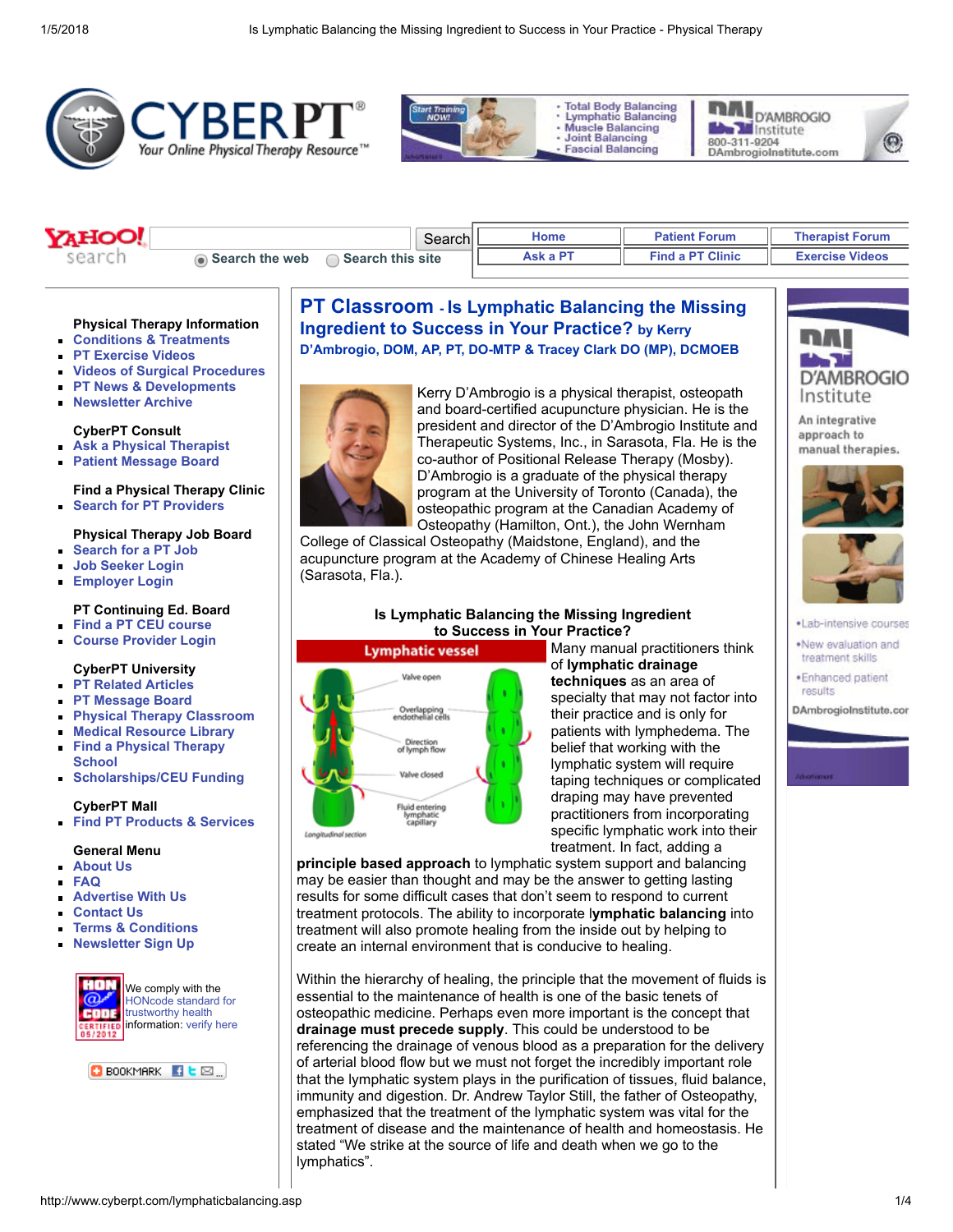1/5/2018 Is Lymphatic Balancing the Missing Ingredient to Success in Your Practice - Physical Therapy

## The Lymphatic System

On a daily basis approximately 30 liters of fluid filters out of the capillaries with **oxygen** and **nutrition** into the interstitial spaces. Of that only 27 liters will return to circulation. The remaining 3 liters drains into the lymphatic system. The lymphatic system is made up of a network of thin tubes that run throughout the body called lymph vessels and oval-shaped organs called lymph nodes which collect and filter lymph. Before passing into the capillaries of the lymphatic system, the fluid cleans the extracellular spaces of particulate matter, exudates and bacteria. Lymph vessels collect and filter this fluid in lymph nodes before directing it toward blood vessels near the heart. It is here that lymph re-enters blood circulation. Returning lymph to the blood helps to maintain normal blood volume and pressure. It also prevents edema, the excess accumulation of fluid around tissues.

The proper functioning of the lymphatic system is critical to our body's ability to detoxify and regenerate tissues. The lymphatic system filters out toxins and foreign substances, recovers crucial substances that have escaped from the blood, and helps maintain a healthy immune system.

If the lymph circulation stagnates due to injury or infection, toxins accumulate, and cellular metabolism is significantly compromised. The result is an increase in acid and toxins within the tissues causing pain, tension, and edema. These substances, along with the edema, need to be removed quickly from the interstitial fluid, in order to promote proper tissue healing and restore proper pain-free movement.

## History and Development of Lymphatic Balancing

The history of lymphatic drainage techniques dates back to the late 1800's when the faculty at the first osteopathic college in Kirksville, Illinois began research on distribution within the vascular and lymphatic systems. Frederic Millard, DO, one of Still's students, published Applied Anatomy of the Lymphatics in 1922, which led the way for further research and development of specific techniques aimed at treating the lymphatic system. J. Gordon Zink, DO, FAAO, inspired by the work of Millard, expanded the concepts to include the Respiratory-Circulatory model placing a special emphasis on the influence of fascial restrictions on the flow of venous and lymphatic return and the importance of creating pressure differentials in the cavities of the body to encourage the ease of flow.

Lymphatic Balancing was designed by Dr. Kerry D'Ambrogio to treat excess fluid or swelling, fluid stagnation or lymphedema in the cranium, spine, rib cage, visceral system, and the upper (shoulder, elbow, wrist and hand) and lower extremities (hip, knee, ankle and foot). Lymphatic Balancing expands on the work and teachings of Dr. Emil Vodder (Vodder Method), Bruno Chikly MD (Lymphatic Drainage Technique), Dr. Albert Leduc PT, PhD (Leduc method) and osteopathic lymphatic pumping techniques. These techniques can be applied to a wide range of clientele within the orthopedic community.

Lymphatic Balancing builds on the principle- based concepts of Dr. Still while incorporating the use of gentle, rhythmical pumping techniques, both long and short levers, to encourage the healthy flow of lymph. First developed by Earl Miller DO, the lymphatic pump is a manual technique that makes the use of both long and short levers to re-establish the rhythmical flow of lymph. Pumping techniques can be easily integrated into a multitude of manual treatment approaches without the need for special draping or taping. It is a non-invasive approach in which the risk to benefit ratio is exceptional.

# Benefits of Lymphatic Balancing

The outcomes of a Lymphatic Balancing include the restoration of proper joint biomechanics, functional range of motion and optimal postural alignment. This gentle, hands-on approach is efficacious in the treatment of back pain, sciatica, neck pain, headaches, rib pain, upper and lower extremity orthopedic dysfunctions, swelling, and postural asymmetry.





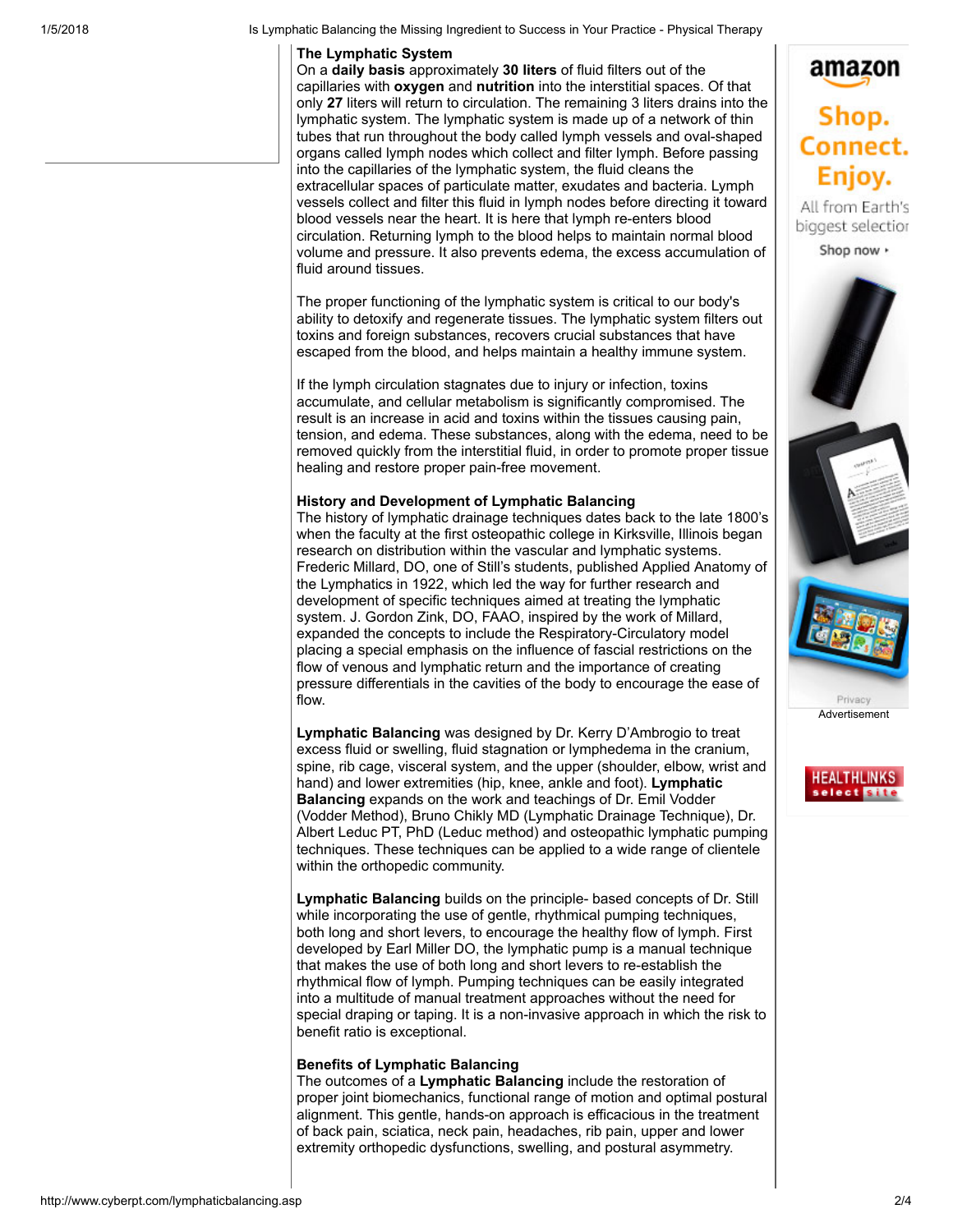The Lymphatic Balancing courses at the D'Ambrogio Institute topics include:

• How to first decide if lymphatic balancing is a priority.

• The history, principles, and neuromuscular basis of Lymphatic Balancing and the significant anatomy of the lymphatic system and supporting structures.

• How to conduct a thorough specific orthopedic evaluation using ARTS (Asymmetry, Range of Motion, Tension Tests and Special Tests) of the cranium, spine, thorax, abdomen (viscera), and upper and lower extremity.

• Charting results of the evaluation and formulating a treatment plan

• How to determine the proper sequence of treating the Total Body Lesion • Performing Lymphatic Balancing on the nodes, vessels, and tissues of the cranium, spine, thorax, abdomen, and upper and lower extremity. • The clinical importance of Lymphatic Balancing for the treatment of excess fluid, swelling, or lymphatic stagnation in relation to muscular skeletal dysfunctions.

• Integrating Lymphatic Balancing with other treatment modalities taught at the D'Ambrogio Institute.

## Lymphatic Balancing is taught as three courses (Total Body Approach and a Local Approach for the Upper & Lower Quadrant).

The courses can be taken in any order.

Lymphatic Balancing; Total Body Approach (LBTB): This course teaches you how to perform a Total Body Evaluation (ARTS), and treat excess fluid or swelling in the body. This class teaches you a total body approach to lymphatic balancing. LB is a useful place to start for new patients before performing specific LB on local regions of the body, or as maintenance for the patient.

Lymphatic Balancing; Local Approach - Upper Quadrant (LBUQ): This course teaches you how to perform a local evaluation (ARTS), and treat excess body fluid or swelling in the cranium, cervical spine, thoracic spine, thorax, upper abdomen (viscera), and upper extremities (shoulder, elbow, wrist and hand).

### Lymphatic Balancing; Local Approach - Lower Quadrant (LBLQ): This course teaches you how to perform a local body evaluation (ARTS), and treat excess body fluid or swelling in the lower abdomen (viscera), lumbar spine, pelvis, sacrum, and lower extremities (hip, knee, ankle and foot).

LB helps reduce swelling in the cranium, spine, rib cage, visceral system, and the upper (shoulder, elbow, wrist and hand) and lower extremities (hip, knee, ankle and foot).

LB helps to restore proper joint biomechanics, functional range of motion, and postural alignment.

LB is appropriate with the following patient populations: pediatrics, adolescents, young adults, adults, and geriatrics.

For more information regarding Lymphatic Balancing, how it can benefit your patients, and training seminars, please go to [Dambrogioinstitute.com.](http://www.dambrogioinstitute.com/)

Last revised: August 20, 2016 by Dr. Kerry D'Ambrogio, D.O.M., A.P., P.T., D.O.-M.T.P.